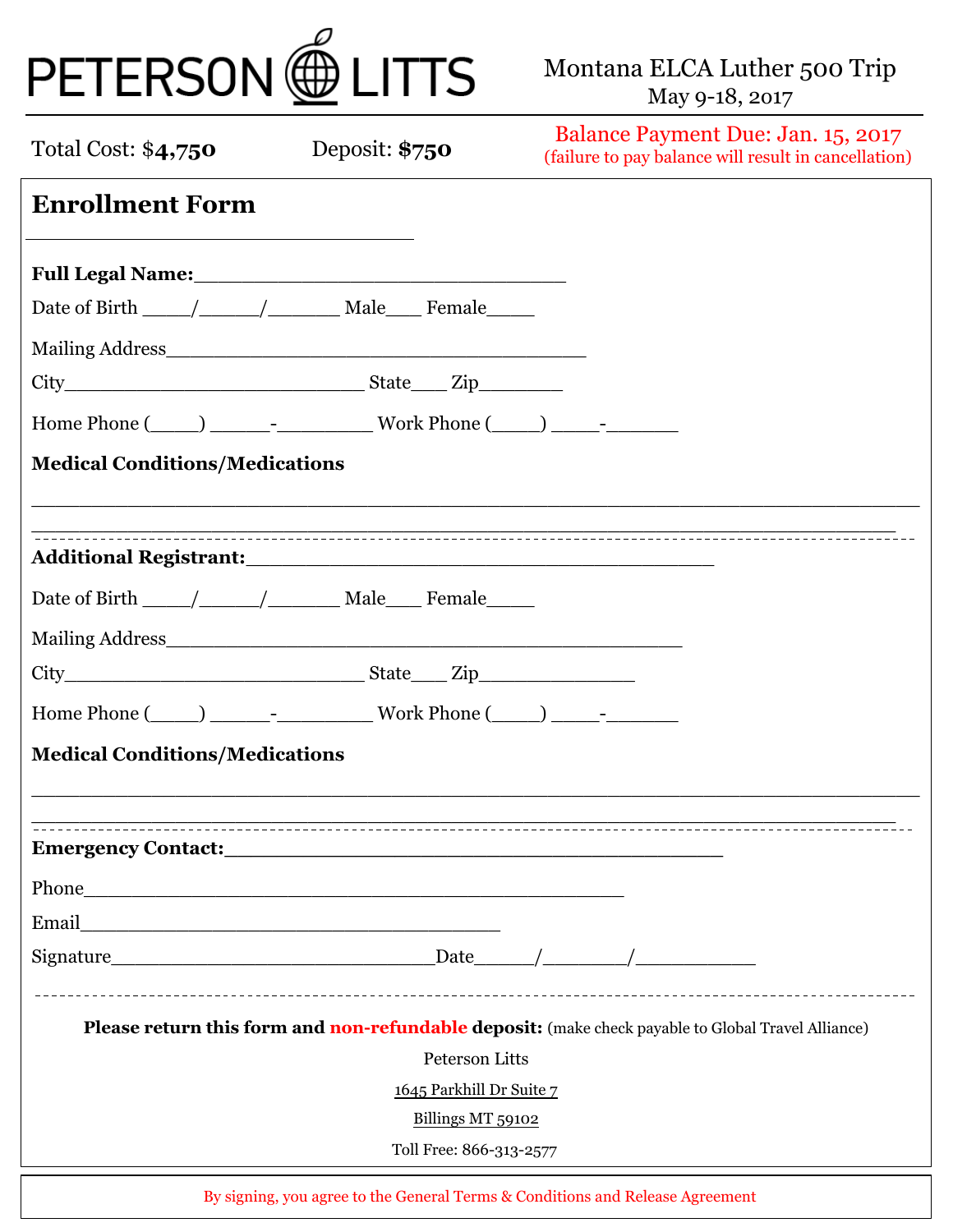

## General Booking Conditions and Release Agreement

I (and/or my parent or guardian if I am under 21), an applicant for a program sponsored by Peterson | Litts, agree to the following:

1. I agree to follow any such group rules or regulations that Peterson | Litts ("The Company") may require, and further, to indemnify The Company and its staff, agents, employees, vendors, and contractors against any consequences which may result as a result of my refusal to comply with such regulations. I agree that my participation in the Peterson | Litts program may at any time be terminated by The Company if I fail to follow these regulations, the instructions of my group leader(s), or Peterson | Litts personnel. I agree to being sent home at my own expense and waive the right to any refund of the trip cost.

2. I understand that if, for whatever reason, declare me ineligible to participate in the enrolled trip, my cancellation is subject to the refund policy described in The Company's current-year Booking Conditions. .

3. I agree that any photo or video likenesses taken of me while on a Peterson | Litts trip and, any of my comments, are the sole property of The Company and may be used in future Company publications without any compensation being owed to me.

4. I hereby waive any and all claims against The Company and its staff, agents, employees, vendors, or contractors, domestic and overseas, and any staff members or guides accompanying the group, arising from any death, injury, loss, damage, accident, delay, irregularity, or expense to person or property incurred from the use of any vehicle or service, strikes, war, weather, sickness, quarantine, government restrictions or regulations, or arising from any act or omission of any steamship, airline, railroad, bus company, sightseeing, hotel or any other service or transporting company, firm, individual, or agency.

5. The Company shall have the right, at any time in its discretion and without liability or cost, to cancel any trip or portion of a trip, or make an alteration in itinerary, or accommodation, in the event of any trip being rendered unsafe.

6. I understand that The Company is not responsible for my well-being during such periods of time that I may be absent from The Company's supervised activities.

7. The Company is not responsible for loss, theft, or damage to my belongings or to the belongings of any other person, including passports and travel documents. I understand that The Company is not responsible for the loss or theft of any of my personal property during the trip.

8. In the event of an emergency requiring medical attention, I give my consent and permission to the staff of The Company, guides or attending physician to perform medical treatments and/or surgery. The Company cannot be held responsible for the quality and timeliness of any such medical care received, nor for any expense incurred.

9. I understand that I am responsible for checking with my own doctor and/or travel clinic for needed immunizations and that The Company does not assume responsibility in providing medical advice to travelers.

10. I understand that The Company and/or the airlines reserve the right to make changes in trip itineraries and departure dates, to substitute airlines and equipment or to make cancellations for insufficient participation.